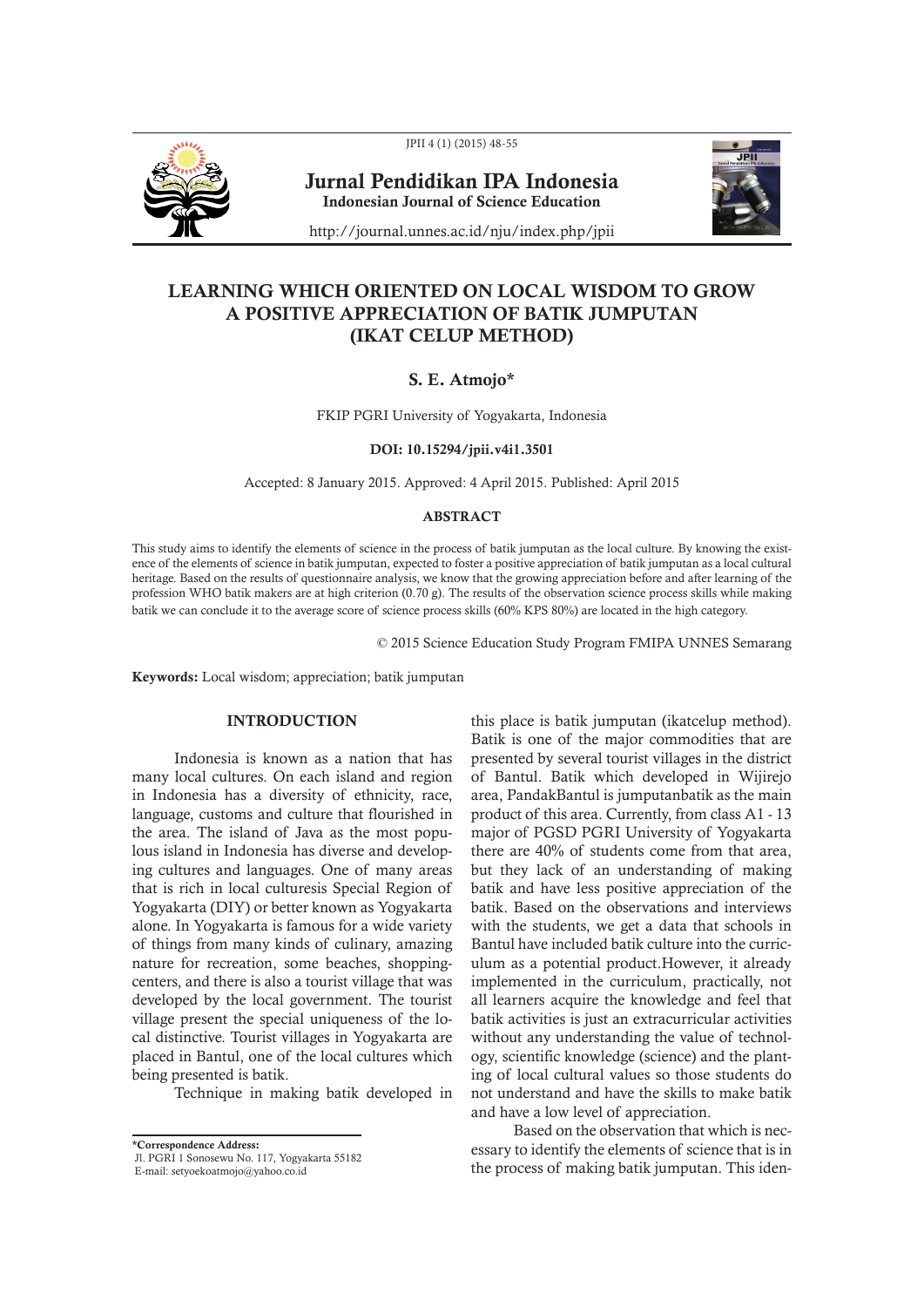tification aims to determine what kind of science concepts contained in the process of making batik. After learning of science concepts contained in the batik making process, it will increase the knowledge and understanding of students, which is they simply assume that the process of making batik obtained from generation to generation and has nothing to do with science (science). These students do not understand the process of making batik is made by the majority of their parents due to the lack of understanding that in making batikhas the elements of science. Lack of understanding of the process of making batik jumputan makes they have low esteems and less positive appreciations than among the students. When I was in college, students tend to prefer to wear clothing that is not batik, wearing jeans, or even wearing a collared shirt though college.

This kind of style is considered to be more stylish and youthful impressed when compared with batik clothes that are considered have the older and less stylish impression. And as we all know UNESCO has set batik as an Indonesian cultural heritage, then as a young generation students should be proud of batik. There are various types of batik, one of which can be made pretty easy is batik jumputan. Through this activity, students are expected to be able to identify the elements of science in the process of making batik jumputan. To be able to understand of course the student should make the process of making batik, then identify the elements of science contained there and then after that the students are required to use their batikto the campus. By using his batik, it is expected the students will have a positive appreciation of batik jumputan and various other types of batik in general, at the end the students will understand more and love batik as an Indonesian cultural heritage.

### **METHOD**

The subjects of this study were students of

class A1-13 majoring in PGSD PGRI University of Yogyakarta in some subjects of Natural Sciences 1 in odd semester of academic year 2014- 2015. The research was conducted by observing some aspects of science process skills that are performed by students while practicing in making batik jumputan. Appreciation is known to provide a questionnaire before and after the appreciation of local wisdom-oriented learning. The types, techniques, and instruments of data collections can be seen in Table 1.

#### RESULT AND DISCUSSION

Local wisdom-oriented learning activities carried out through several stages. Steps being taken in local wisdom-oriented learning activities can be seen in Figure 1. In planning the lesson plan of learning of local wisdom learning oriented, use planning learning model as in figure 2. In learning activities oriented to identify the local wisdom regarding the processes that occur in making batik jumputan and science elements contained in the batik making process.

Based on Table 2 we can know that the elements of science in the process of making jumputan batik that can be used to explain the processes that occur in the process of making batik. The science elements can improve the knowledge during this batik maker (local content). People can explain the processes that occur in batik making scientifically (scientific science). Based on this fact, it is necessary to study oriented on the local wisdom so that the student can explain the process of batik making process scientifically using the scientific concepts derived from the college.

In the science-oriented activities of local wisdom the students' learning are expected to perform or have science process skills, because learning is packed through observation, discussion, presentation and practice. Science process skills of observation results are shown in the Table 3.

| N <sub>0</sub> | Types of Data                | Data Collection<br>Techniques | Data Collection<br>Instruments                   | Data Techniques<br>Analysis        |
|----------------|------------------------------|-------------------------------|--------------------------------------------------|------------------------------------|
|                | Appreciation                 | Questionnaire                 | Questionnaire sheet of<br>students' appreciation | N-gain                             |
|                | Skills in process<br>science | Observation                   | Observation sheet                                | Percentage descriptive             |
|                | Cognitive result<br>test     | <b>Test</b>                   | Question test sheets for<br>students             | t-test samplerelated to N-<br>gain |
|                |                              |                               |                                                  |                                    |

Table 1. Types, Techniques, and Data Collection Instruments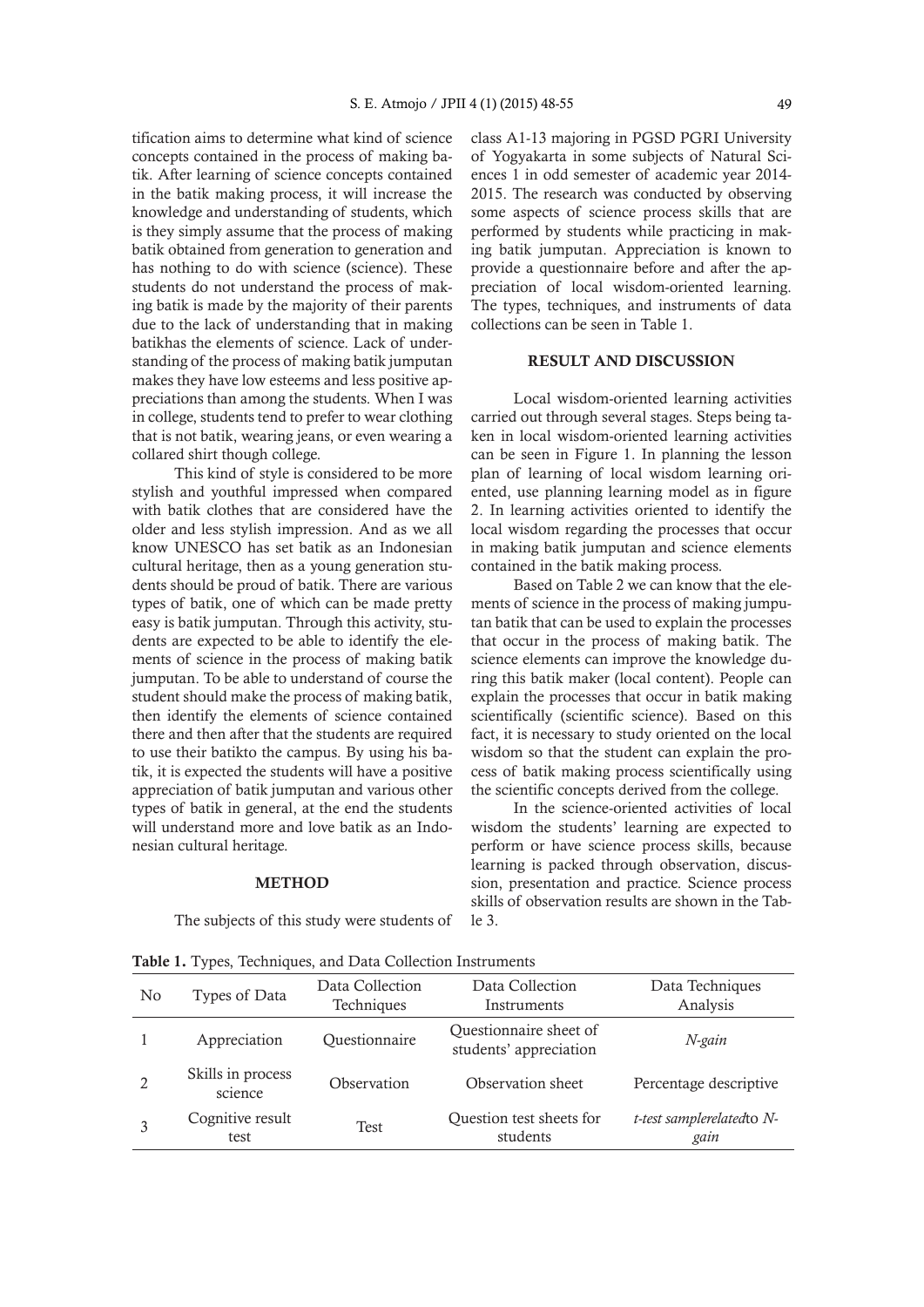

1. The lecturer and the students make the conclusion



Figure 1. Stages of Learning Oriented on local wisdom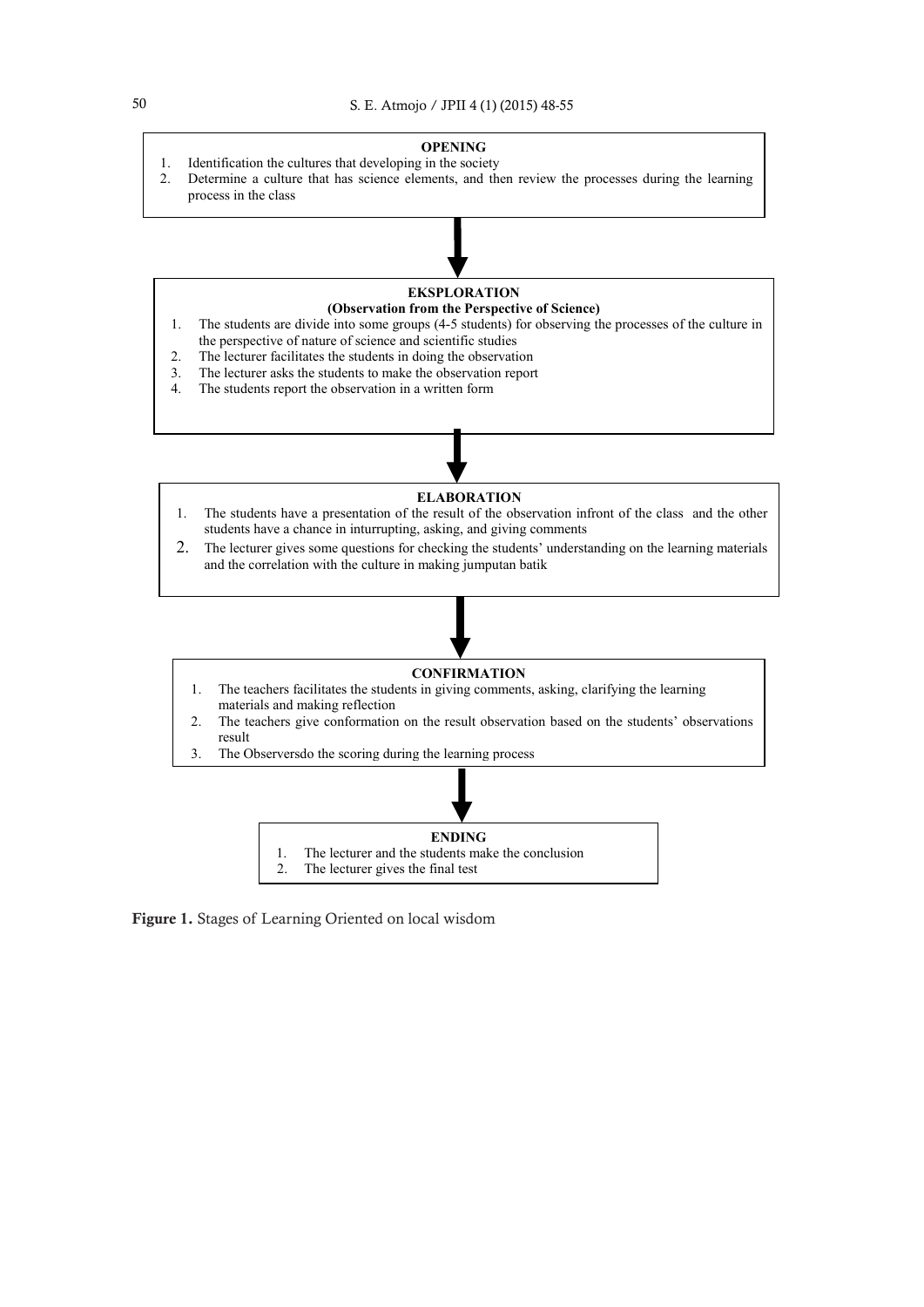

the result

Figure 2. Design of Learning Model Oriented Local Wisdom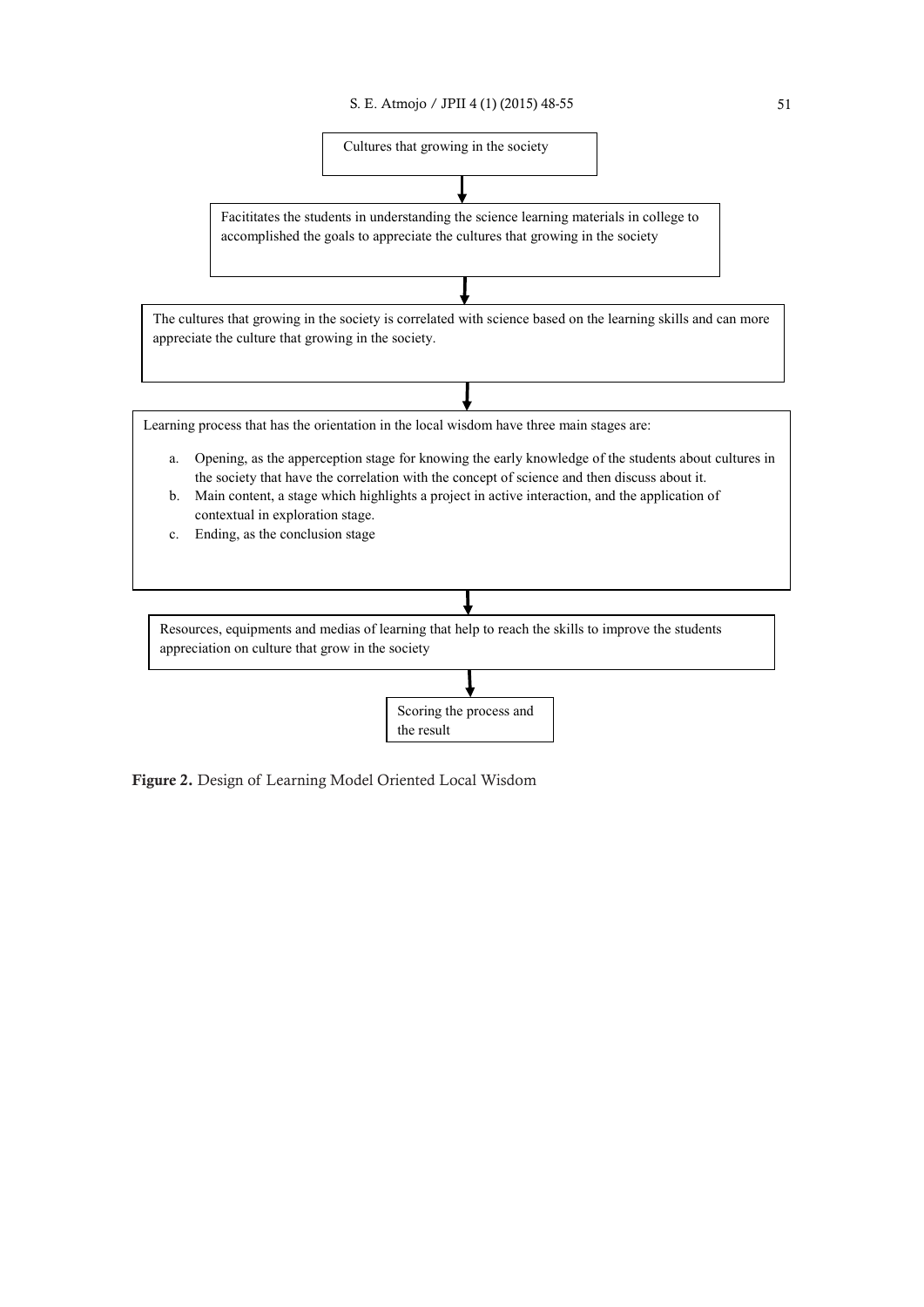# 52 S. E. Atmojo / JPII 4 (1) (2015) 48-55

# Table 2. Elements of Science in The Process of Making Batik Jumputan

|                                      | <b>Batik Jumputan Making Process</b>                                                                                                                                                                                                                | Elements of Science Related<br>to Making of Batik                                                                                        |  |
|--------------------------------------|-----------------------------------------------------------------------------------------------------------------------------------------------------------------------------------------------------------------------------------------------------|------------------------------------------------------------------------------------------------------------------------------------------|--|
| 1.<br>2.<br>3.<br>4.<br>Tools:<br>1. | Materials:<br>Fabric manifoldBlaco, Mori prima, Primissima;<br>Two tablespoons of salt and vinegar to taste;<br>Two litters of bottled water for each one sachet of dye;<br>Dyes and amplifier in one package (WenterorWantex).<br>Rubber bracelet; | Classification of substances<br>(elements and simple chemi-<br>cal formula)<br>Elements<br>Compounds<br>$\bullet$<br>Mixed<br>$\bullet$  |  |
| 2.<br>3.<br>4.<br>5.<br>6.           | Marbles, coins, stone;<br>Stove;<br>Vessel (Pot);<br>Wooden spoon as a mixer;<br>Bucket.                                                                                                                                                            | Form of substances and<br>amendments                                                                                                     |  |
| 1.<br>2.<br>3.                       | Making process:<br>Make sure the cloth in a clean condition;<br>Make the shape/design motif to bind marbles, coins, or stone<br>on some parts of the fabric used in tight rubber and varied;<br>Boil water in a vessel(pot) to boil                 | The role of heat in the form<br>of a sat change and tempera-<br>ture of an object<br>States of a matter<br>Phase transition<br>$\bullet$ |  |
| 4.                                   | After boiling, mix the dye and the amplifier within a single<br>package or wantexwenter;                                                                                                                                                            | Evaporation<br>$\bullet$<br>Heat transfer<br>$\bullet$                                                                                   |  |
| 5.<br>6.                             | Add some salt and two tablespoons of vinegar to taste ac-<br>companied by stirring it until mixed properly<br>Dampen a cloth that has been tied and made the motif with                                                                             |                                                                                                                                          |  |
| 7.                                   | clean water;<br>Dip the cloth in the liquid dye. If you want only one colour,                                                                                                                                                                       |                                                                                                                                          |  |
| 8.                                   | dip the whole piece of cloth in boiling dye.<br>Mix it around 20-30 minutes so that the colour can strongly<br>stick to the cloth                                                                                                                   |                                                                                                                                          |  |
| 9.                                   | If you want more than one colour, do the step 6 (six) partially<br>and dip a cloth that has not been exposed to the liquid dye<br>colour.                                                                                                           |                                                                                                                                          |  |
|                                      | 10. Dip several times according to the number of colours wanted;<br>11. If the colour dyeing process is complete, the fabric is removed<br>and rinsed with clean cold water;                                                                        |                                                                                                                                          |  |
| Notes:                               | 12. After that, all tied are remove, dry up the cloth<br>13. When it is dry, trim with ironing.                                                                                                                                                     |                                                                                                                                          |  |
| 1.                                   | Rubber can be replaced with a rope, as long as it can make a                                                                                                                                                                                        | Human roles in environmen-                                                                                                               |  |
| 2.                                   | strong bond;<br>Salt and vinegar are used as an additional amplifier so that the                                                                                                                                                                    | tal management to cope with<br>the pollution and environmen-                                                                             |  |
| 3.<br>4.                             | colours do not easily fade;<br>Use a container (container/pot) for a single colour;<br>In this practice, the container should be used exclusively for<br>the Jumputan or batik ikatcelup method. However, if the con-                               | tal damage<br>Natural and artificial dyes<br>Waste management                                                                            |  |
|                                      | tainer is used for other purposes, wipe it with a good vessel/<br>pan that has been used as a colouring process container until<br>it is completely clean.                                                                                          |                                                                                                                                          |  |
| 5.                                   | The result of the practice (Jumputan batik) is ready to use.                                                                                                                                                                                        |                                                                                                                                          |  |
|                                      |                                                                                                                                                                                                                                                     |                                                                                                                                          |  |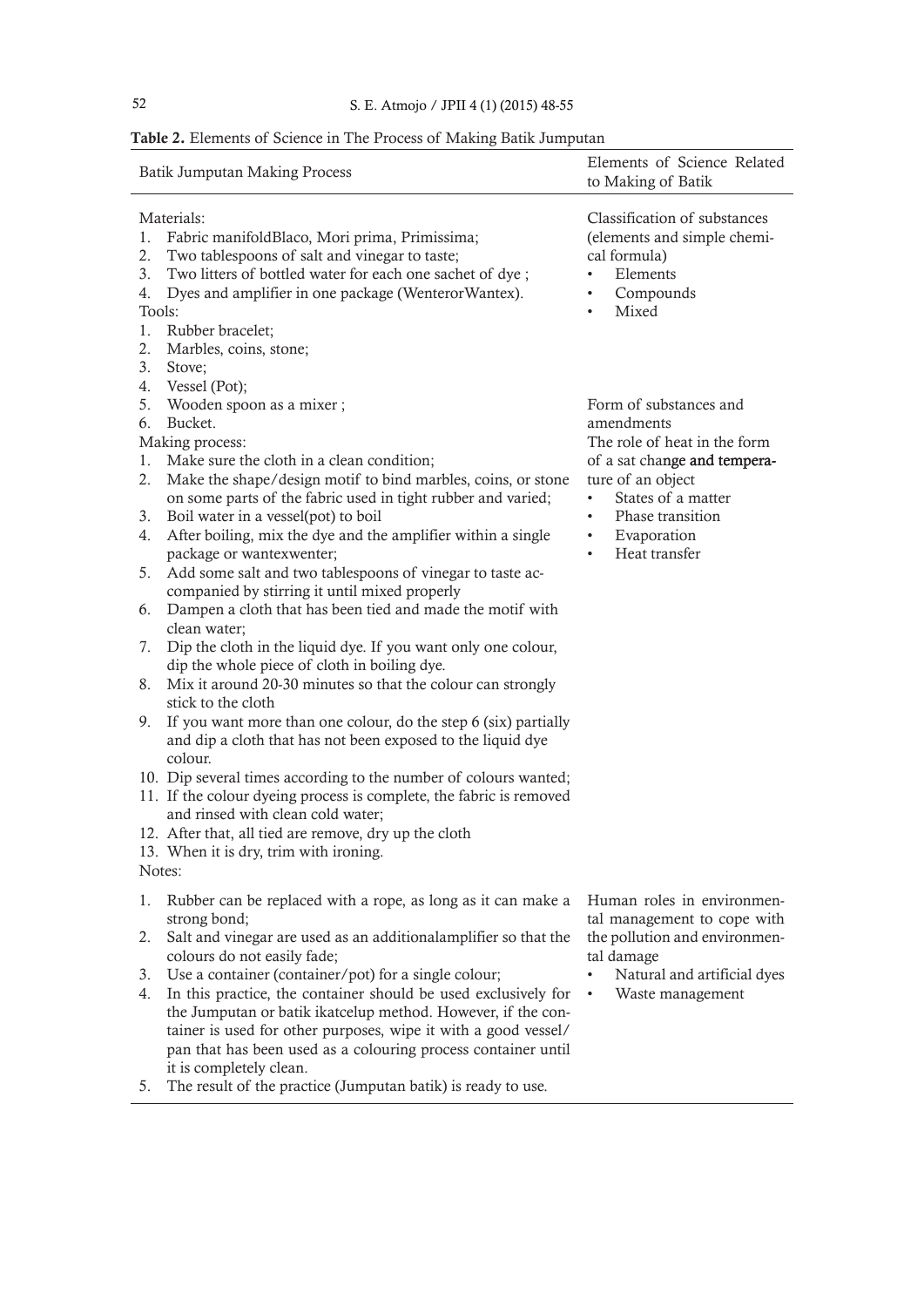Table 3. Science Process Skills in Learning Oriented on Local Wisdom

|                |                                                                              | Measurement |            |             |
|----------------|------------------------------------------------------------------------------|-------------|------------|-------------|
| No             | Aspect of Science Process Skills                                             | Meeting I   | Meeting II | Meeting III |
| 1              | Involving all the senses to look for information                             | 31          | 34         | 34          |
| $\mathfrak{D}$ | Gather the facts that exist of observations                                  | 14          | 18         | 17          |
| 3              | Finding some similarities and differences of the re-<br>sult of observations | 17          | 20         | 22          |
| 4              | Taking notes for every observations                                          | 31          | 34         | 34          |
| 5              | Expressing opinions/assumptions of observations                              | 16          | 18         | 20          |
| 6              | Determine the tools materials and sources used                               | 16          | 20         | 22          |
| 7              | Determine the work procedures                                                | 14          | 19         | 20          |
| 8              | Do the work procedures                                                       | 29          | 33         | 34          |
| 9              | Collecting the data                                                          | 30          | 33         | 34          |
| 10             | Displaying the data in the form of diagrams, tables,<br>or graphs            | 9           | 10         | 16          |
| 11             | Make a written report                                                        | 28          | 33         | 34          |
| 12             | Delivering the result orally                                                 | 13          | 14         | 15          |

100 90 80 70 Persentase 60 50 Sebelum Pembelajaran 40 Setelah pembelajaran 30 20  $10$  $\overline{0}$ Pertemuan II Pertemuan III Pertemuan I Pengukuran

Figure 3. Graph of the Improvements of Students' Appreciation

Based on the calculation of the questionnaire is given and has been filled by students before and after the learning we know that there is an improvement of students' appreciation toward the culture as shown in Figure 3.

An analysis of the increase appreciation questionnaire scores calculated using the average normalized gain (N *gain*), the ratio of the actual average gain the maximum average gain (Hake, 2005). Figure 3 shows that there are several differences in the percentage of the increase of the appreciation before and after learning. The magnitude of the difference can be seen in the increase of the appreciation of the value of N gain as we can see in Table 4.

The local-wisdom learning-oriented also impact on the students in improving learning outcomes that can be seen in Table 5.

The results shows the increase in science process skills this is due to science-oriented learning model of local wisdom to provide more flexibility to students to perform a variety of learning activities for example allowing them to train themselves draw the conclusions (Mungmachon, 2012). Giving information about the activities to be carried out also encourage students to conduct science process skills in learning. Akinbobola and Afolabi (2010) revealed a way to help a person in order to carry out aspects of science process skills well, one of them is to let them train themselves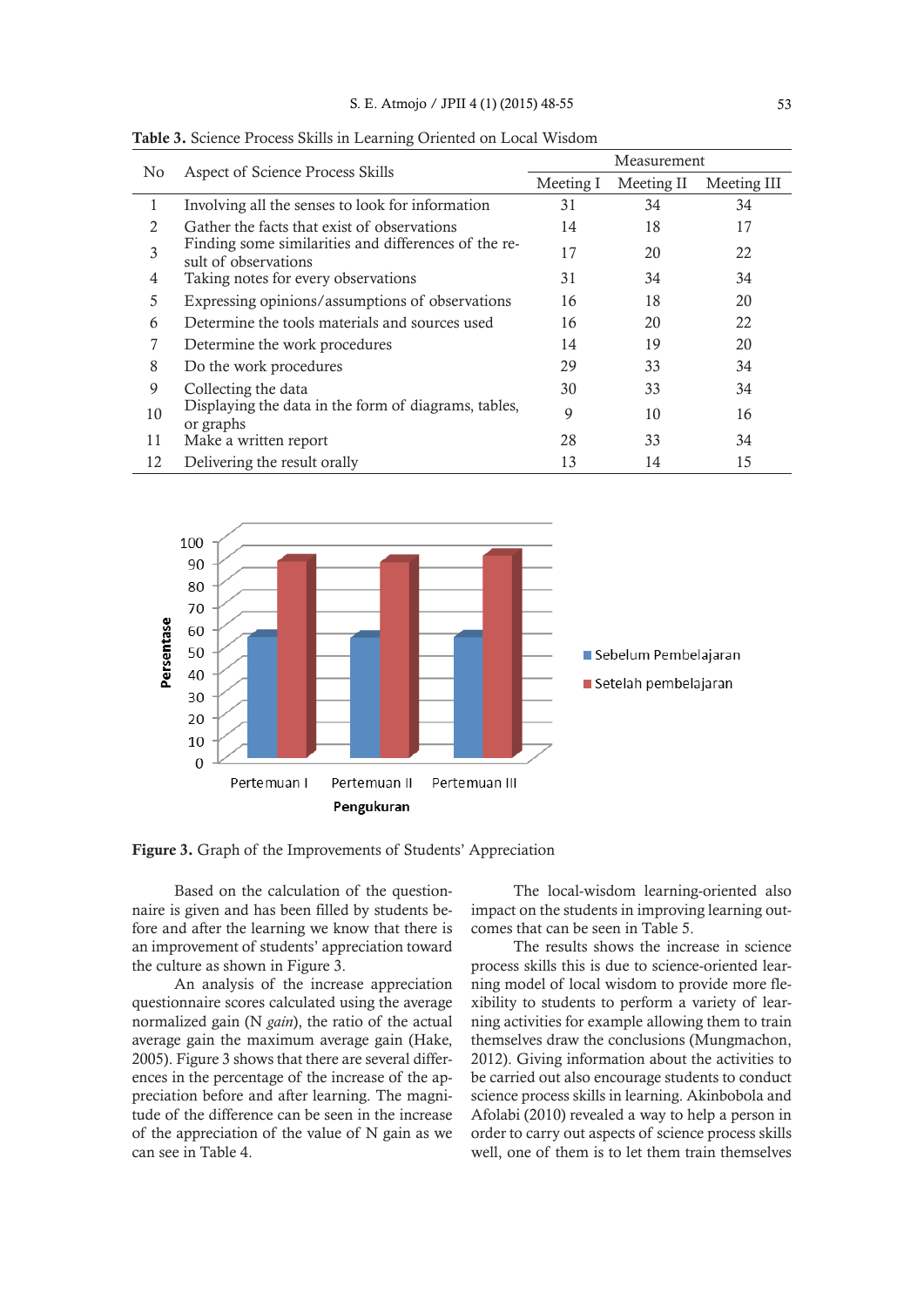| Class       | Before Learning | After Learning | Gain  | N gain | Criteria |
|-------------|-----------------|----------------|-------|--------|----------|
| Meeting I   | 54.66           | 88.74          | 34.08 | 0.75   | High     |
| Meeting II  | 54.29           | 88.42          | 34.13 | 0.74   | High     |
| Meeting III | 54.47           | 91.36          | 36.89 | 0.81   | High     |

Table 4. Students' Appreciation Improvements about Batik

Table 5. Calculation Results in Students Improvement Outcomes

| Class       | Pre Test | Post Test | Gain  | N gain | Criteria |
|-------------|----------|-----------|-------|--------|----------|
| Meeting I   | 50.23    | 70.02     | 49.77 | 0.39   | Medium   |
| Meeting II  | 52,56    | 71.74     | 47.44 | 0.40   | Medium   |
| Meeting III | 54,76    | 74,03     | 45.24 | 0.43   | Medium   |

draw the conclusions based on the solely on the instructions or indirect evidence.

The activity ofthe science students during the learning process of the local wisdom with the skills of the students,who show an increase on the learning outcomes.The types ofscience skills that can be done by the students as well as adults because their mindset equation (Akinbobola and Afolabi, 2010). Science process skills to be possessed by the student at least consist of: 1) Skills of observing, 2) Skills of interpreting the observations, 3) Make a hypothesis, 4) Designing experiments, 5) Conducting experiments, 6) Analyze the data, 7) Communicate the results.The seventh courses ofthe process using language skills and procedures as the university students.

In learning of science which oriented on the local wisdom has covered seven of the science process skills. In the learning process which oriented on the local wisdom, students learn by observing and doing practice the process of making batik, students can understand the concept of scientific concepts that exist in the process of making batik. By practicing students will work according to the steps contained in the lab manual has been prepared at the previous meeting. Observation of the activities, discussions, and presenting the results in the classroom after the student write a report on the observation aspect of science process skills which if executed entirely by students with good then after learning of students will have the science skills that are better than ever (Liston, 2013) .

The lowest science process skills are the ability to deliver oral observations that are in the sufficient category. It means that the students do not have to have a good ability to communicate the results of observation in front of the class to explain the results of observations with his group. According Chabalengula, Mumba and Mbewe (2012) skills of presenting the results of

observations orally, need to be trained over and over again so that the students can submit the observations well, coherent and understandable by students and other groups.

Learning which oriented on thelocal wisdom also resulted in the increase ofthe students appreciation of batik. This increase is caused by local wisdom-oriented learning, where the science learning which oriented on the local wisdom to make batik make a relation between the growing community with science learning. Learning is done by giving assignments to students to observe the process of making batik, then discuss the processes that occur in batik making, use of the concept of scientific concepts through class discussions and present it in front of the class. Then the second meeting is to discuss the concept of science that deals with the process of making batik, after the students are asked to draw up practical instructions of making batik. At the third meeting the students do practical work with the instructions making batik practice that has been prepared by each group at a previous meeting. By following and conduct all activities in science learning which oriented on the local wisdom, the students will find out that in the process of batik making scientific concepts are concepts which have not ever known before.

In the practicum students making batik which mean the students have participated in the batik making process to improve the recognition and appreciation of students to the professionof the batik makers as a result of the work. Increased appreciation can occur when a person experiences, either directly or indirectly, in the works of art or culture (Alexon and Sukmadinata, 2010), which in this study works of art or culture is a profession of batik makers as a result of the work.

The results showed an increase of the student learning outcomes which oriented on the local wisdom, this is due to the local wisdom